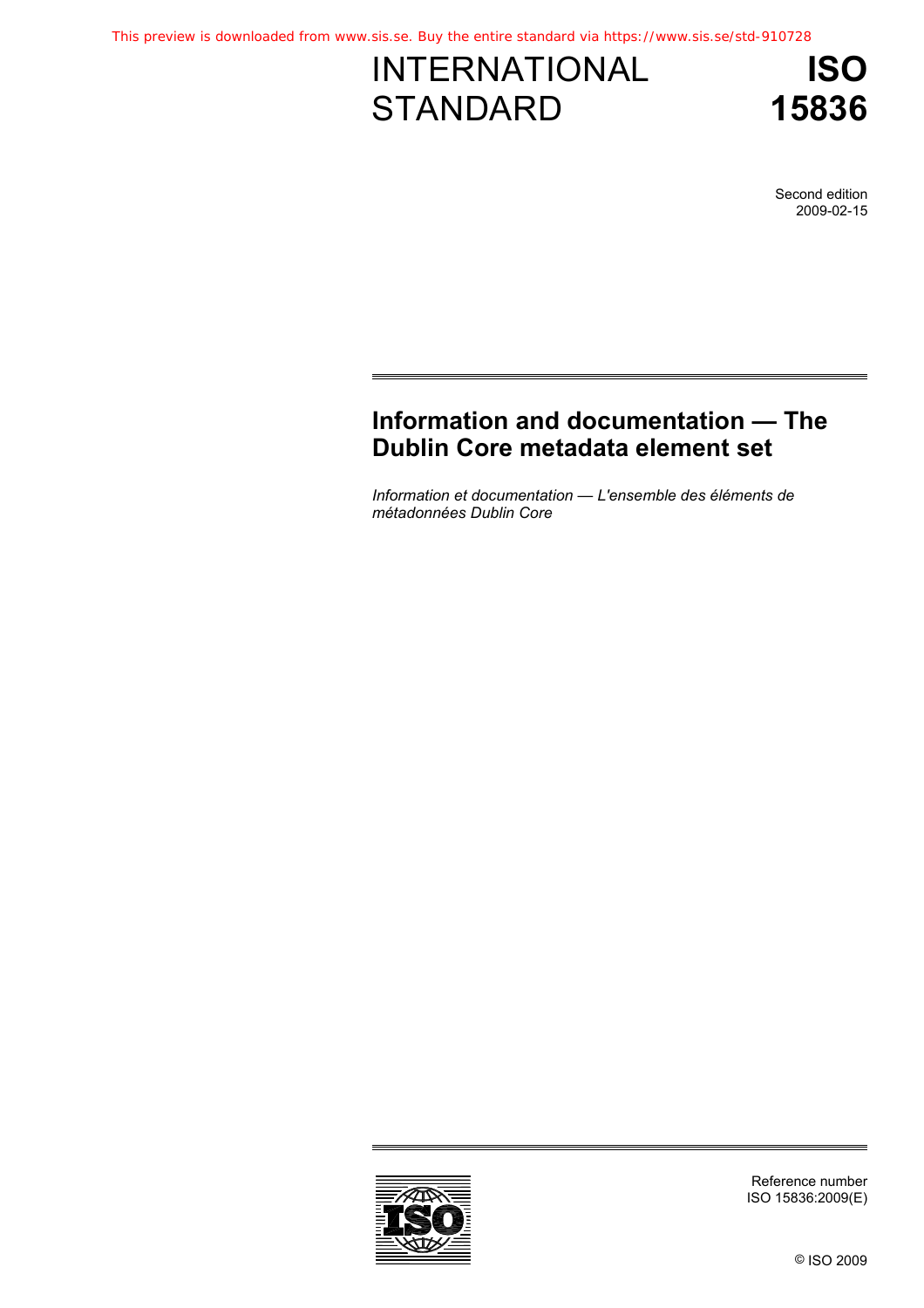#### **ISO 15836:2009(E)**

#### **PDF disclaimer**

This PDF file may contain embedded typefaces. In accordance with Adobe's licensing policy, this file may be printed or viewed but shall not be edited unless the typefaces which are embedded are licensed to and installed on the computer performing the editing. In downloading this file, parties accept therein the responsibility of not infringing Adobe's licensing policy. The ISO Central Secretariat accepts no liability in this area.

Adobe is a trademark of Adobe Systems Incorporated.

Details of the software products used to create this PDF file can be found in the General Info relative to the file; the PDF-creation parameters were optimized for printing. Every care has been taken to ensure that the file is suitable for use by ISO member bodies. In the unlikely event that a problem relating to it is found, please inform the Central Secretariat at the address given below.



### **COPYRIGHT PROTECTED DOCUMENT**

#### © ISO 2009

All rights reserved. Unless otherwise specified, no part of this publication may be reproduced or utilized in any form or by any means, electronic or mechanical, including photocopying and microfilm, without permission in writing from either ISO at the address below or ISO's member body in the country of the requester.

ISO copyright office Case postale 56 • CH-1211 Geneva 20 Tel. + 41 22 749 01 11 Fax + 41 22 749 09 47 E-mail copyright@iso.org Web www.iso.org

Published in Switzerland